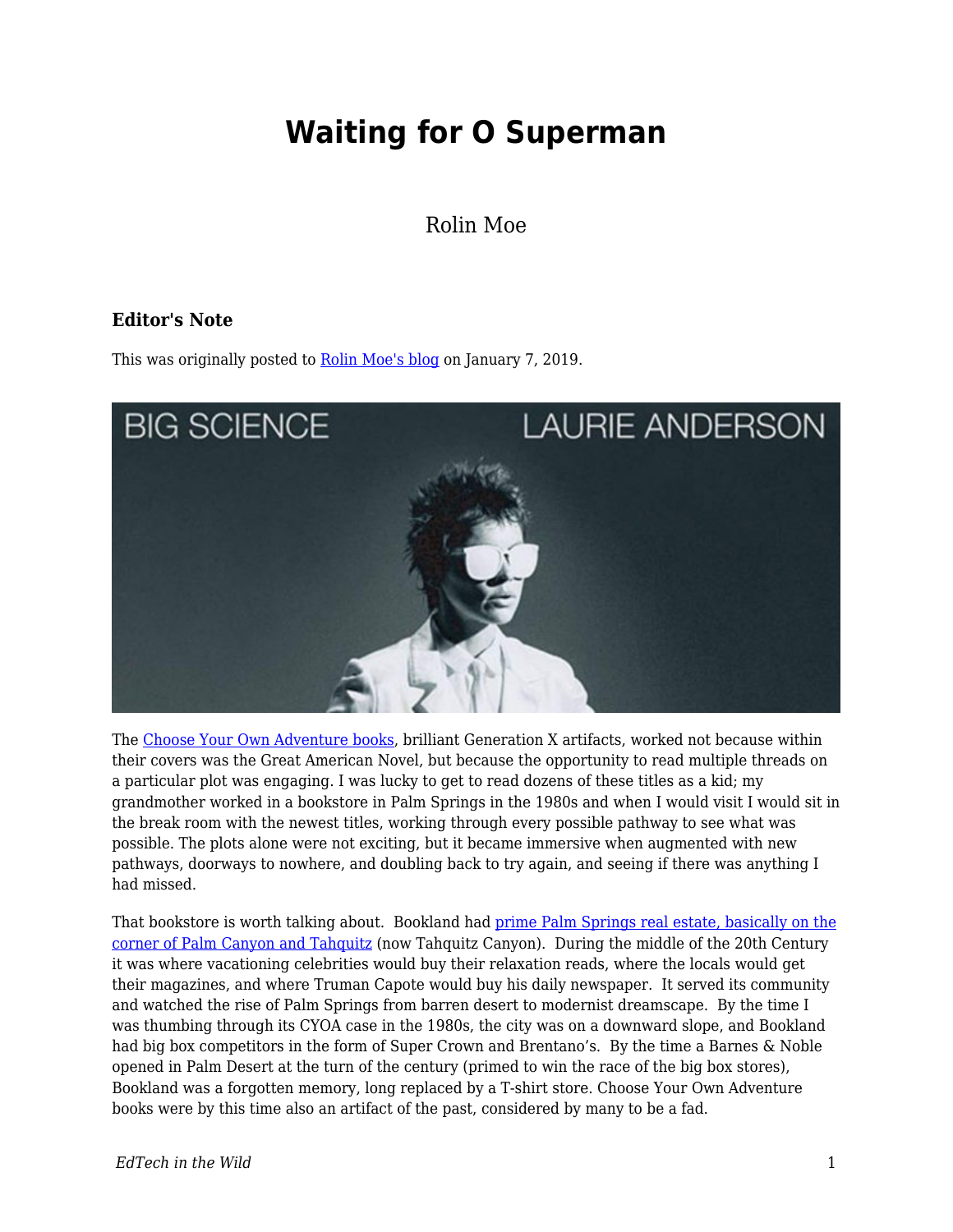…it takes a lot of effort to develop a comprehensive story, and if every choice led to completely new events and outcomes the work required to produce such a volume would be prohibitive.

Today, Palm Springs has experienced a resurgence as a getaway destination, and the idea of Choose Your Own Adventure has new life thanks to *[Black Mirror: Bandersnatch](https://en.wikipedia.org/wiki/Black_Mirror:_Bandersnatch),* the newest Black Mirror draped in nostalgic retro fashion as well as what many believe is a pilot run for more interactive television (and the data mining that comes with using platforms in our day and age). The *Bandersnatch* story is enjoyable…follow the game designer through the struggles of bringing a game to market and how that experience branches out to address themes like free will. There isn't really free will though, as most of the choices push you back to the predominant plot line. And that makes perfect practical sense; it takes a lot of effort to develop a comprehensive story, and if every choice led to completely new events and outcomes the work required to produce such a volume would be prohibitive. CYOA books that consisted of <150 large font pages (and scattered images) would push people back to a handful of main plot lines, and they only required an author or small author team working entirely in text and drawing. I want *Bandersnatch* to take me to entirely different places based on my wholly unique choices rather than throwing me a cutesy Easter egg if I stumble somewhere the right way, but to produce and manage that much footage would currently be nearly if not completely impossible.

When *Bandersnatch* went live, I tracked my progress through the story the first time (including the times Netflix pushed me to go back and try things again), then immediately went back to the beginning and took entirely new pathways. It was not a disappointment to find out that some of the choices did not matter to the outcome; that was no different from the books of my childhood. It was only a disappointment that there were not more opportunities to follow the story in the same way I was disappointed when every page of one of my dog-eared CYOA books had been discovered and followed.

Part of the reason Choose Your Own Adventure worked was because it was its own enclosed story controlled by an authorial voice focused on the cohesion of plot and path, but it also worked because of that promise of the unknown, of forging pathways and getting to go back again and try again. One of the criticisms against *Bandersnatch* is that it is a gimmick, and if you were to just tell the story there would be nothing to drive the action or audience interest. Does *Black Mirror: Bandersnatch* hinge on a gimmick? Sure. So does *Memento*, [Christopher Nolan's early 21st Century film about a](http://chrisnolan.wikia.com/wiki/Sammy_Jankis) [guy without a functioning short-term memory](http://chrisnolan.wikia.com/wiki/Sammy_Jankis) whose story is told from end to beginning. Neither experience is about the story as much as it is about engaging something traditional from a unique perspective, combining the authorial road map with the individual's sense of adventure. *Bandersnatch* is a streaming media version of the book structure, like a video game but on a television service, somewhat clunky but better than what has been tried before.

The capabilities of the technology have not hindered the societal expectations of viewers and pundits. The Black Mirror audience, waiting for new content since the Season 4 launch in late December of 2017, lit social media ablaze before any announcements or advertising (?) a new title, [having found a](https://www.indiewire.com/2018/12/black-mirror-season-5-release-leaks-fan-theory-1202024800/) [deleted tweet in November 2018 referencing a Black Mirror launch](https://www.indiewire.com/2018/12/black-mirror-season-5-release-leaks-fan-theory-1202024800/) on December 28. From that point, speculation ran rampant and any potential information on new Black Mirror was analyzed, dissected, deconstructed, reconstructed, and published for others to analyze, dissect and deconstruct. It was not until December 19 that Netflix started their advertising campaign, adding to an already overwhelming tempest of hype.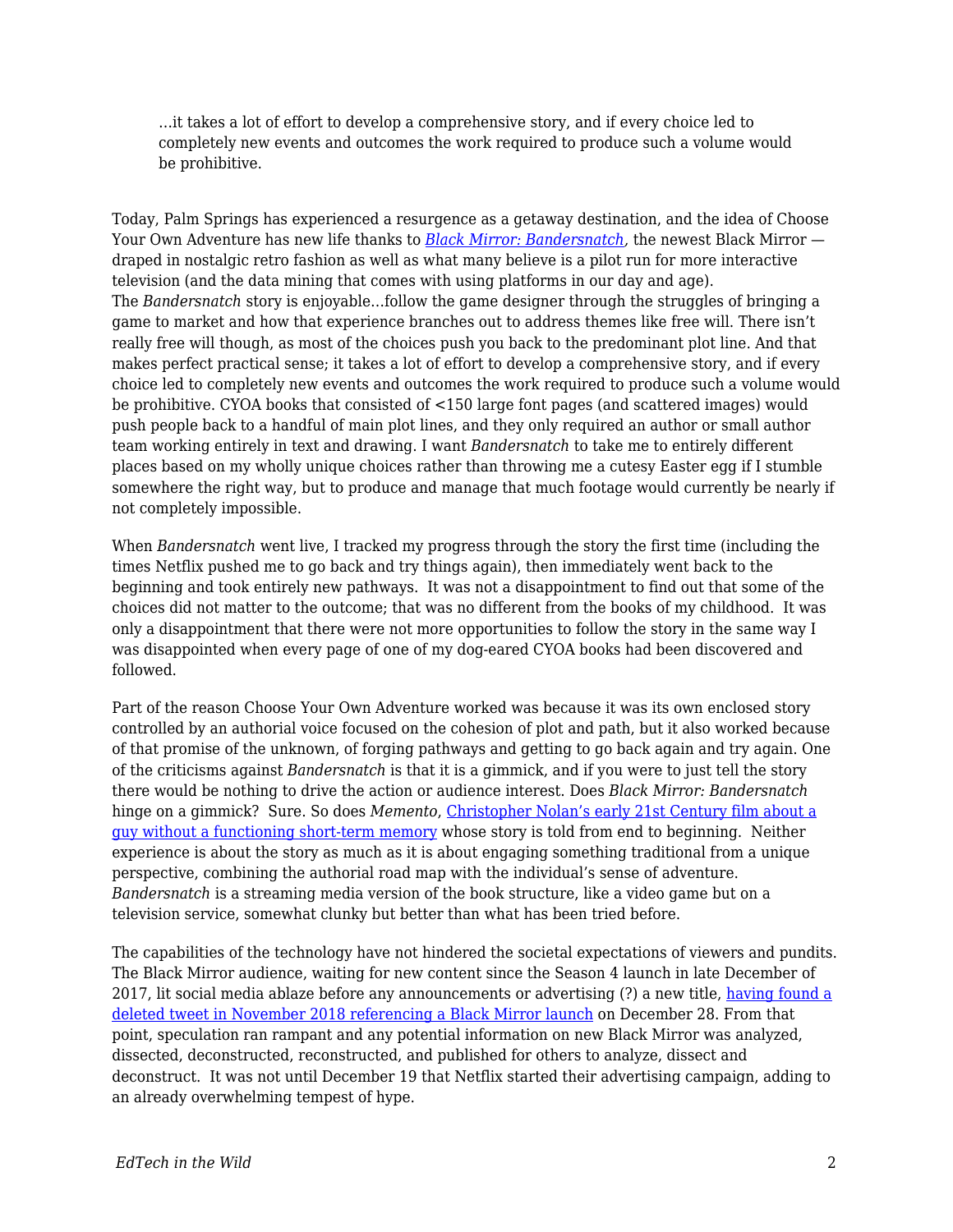There's an elephant in this room: since the *Bandersnatch* launch, much of the 'future of television' stories are about the ability for Netflix to mine the data of viewers and their choices, using that information to tailor on-demand content mid-show. Many have noted the irony of tech dystopian *Black Mirror* as the trial balloon for data mining television streaming. After a month of breathless anticipation and a day of textual analysis, the conversation is about the tech and Netflix platform, which many have argued is what brought the episode down from what it could be. A good but not great Black Mirror episode is now the conduit for invasive technology.

When [tech] fails to meet expectations, there are \*always\* mitigating circumstances to blame, and the media landscape moves onto the next hype machine to float before it crashes down.

This is where I can't get *[Like Netflix, but for Education](https://techcrunch.com/2018/12/19/kahoot-netflix-accelerator/)* out of my head, the trope of EdTech marketing/hype/fluff that accompanies the newest innovation in the world of higher education. MOOCs or blockchain or the Internet of Things or iPads in schools or personalized learning get breathless coverage upon launch but never meets the expectations. Most of this EdTech is built on existing research but presented as a novelty or a serendipitous happening. When it fails to meet expectations, there are always mitigating circumstances to blame, and the media landscape moves onto the next hype machine to float before it crashes down.

We can't separate Charlie Booker and the *Black Mirror* show from Netflix and the technology platform funding his work and running the adaptive viewing software. But I don't want a month of show hype to lead to a day of show analysis and then months of tech hype counterbalanced by tech criticism. We were excited for *Bandersnatch* because we were excited for another story from the lens of *Black Mirror*, in the same way I was excited every time I visited Bookland to see what new Choose Your Own Adventure titles had been released. In education, we are excited to lead people into experiencing things and ideas they don't yet know they love. How can we bring our focus back to building remarkable opportunities for learning instead of being caught up in the endless hype cycles?

Jean Lyotard wrote in *[The Postmodern Condition](https://monoskop.org/images/e/e0/Lyotard_Jean-Francois_The_Postmodern_Condition_A_Report_on_Knowledge.pdf)* that the technological revolution would largely render formal education redundant because the whole of the world's knowledge would be accessible by anyone who could access a computer terminal (he noted that teachers would not be lost in this new paradigm because someone would need to teach people how to use computer terminals). This did not happen, partly because instruction is vital to a learning environment and partly because knowledge is not so cut and dry that it could end up sterilized in a platform. But the hype still pushes us in that direction. The most frequently chosen pathway today argues that the world's knowledge can be accessed by computer and therefore formal education is redundant, but the computer does not function as anticipated and the removal of facilitation and development for learners makes the Internet experience one of consumption briefly highlighted by decontextualized curiosities. A pathway forward for technology, media and education needs to embrace that we cannot do it all, but we can use our history to do teaching and learning in a way to not only introduce but inspire and engage.